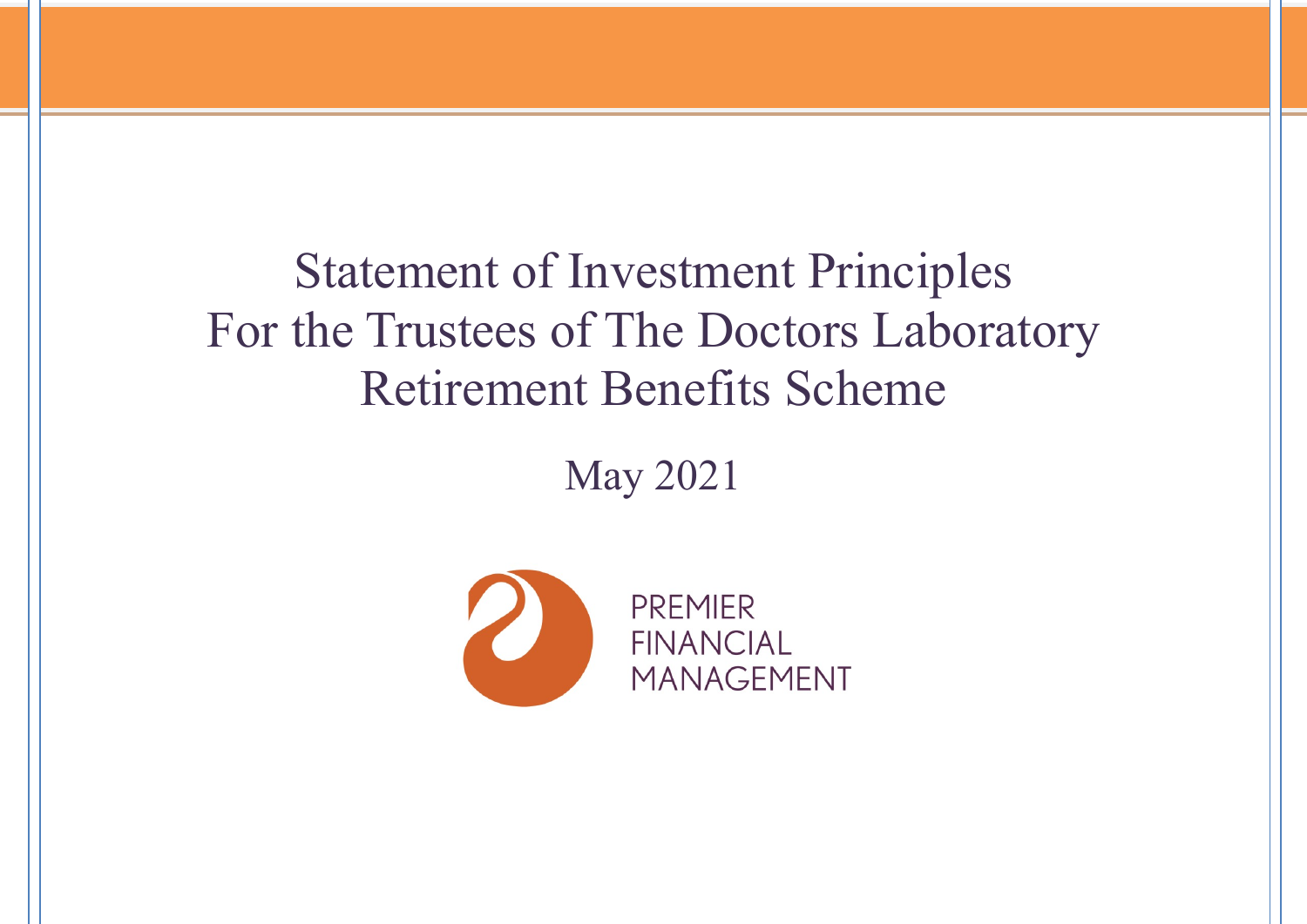# Statement of Investment Principles

# **Contents**

| <b>Section</b>                                       | <b>Page Number</b> |
|------------------------------------------------------|--------------------|
| Introduction                                         |                    |
| Premier Financial Management's Investment Philosophy |                    |
| <b>Background Information</b>                        |                    |
| <b>Your Investment Strategy</b>                      |                    |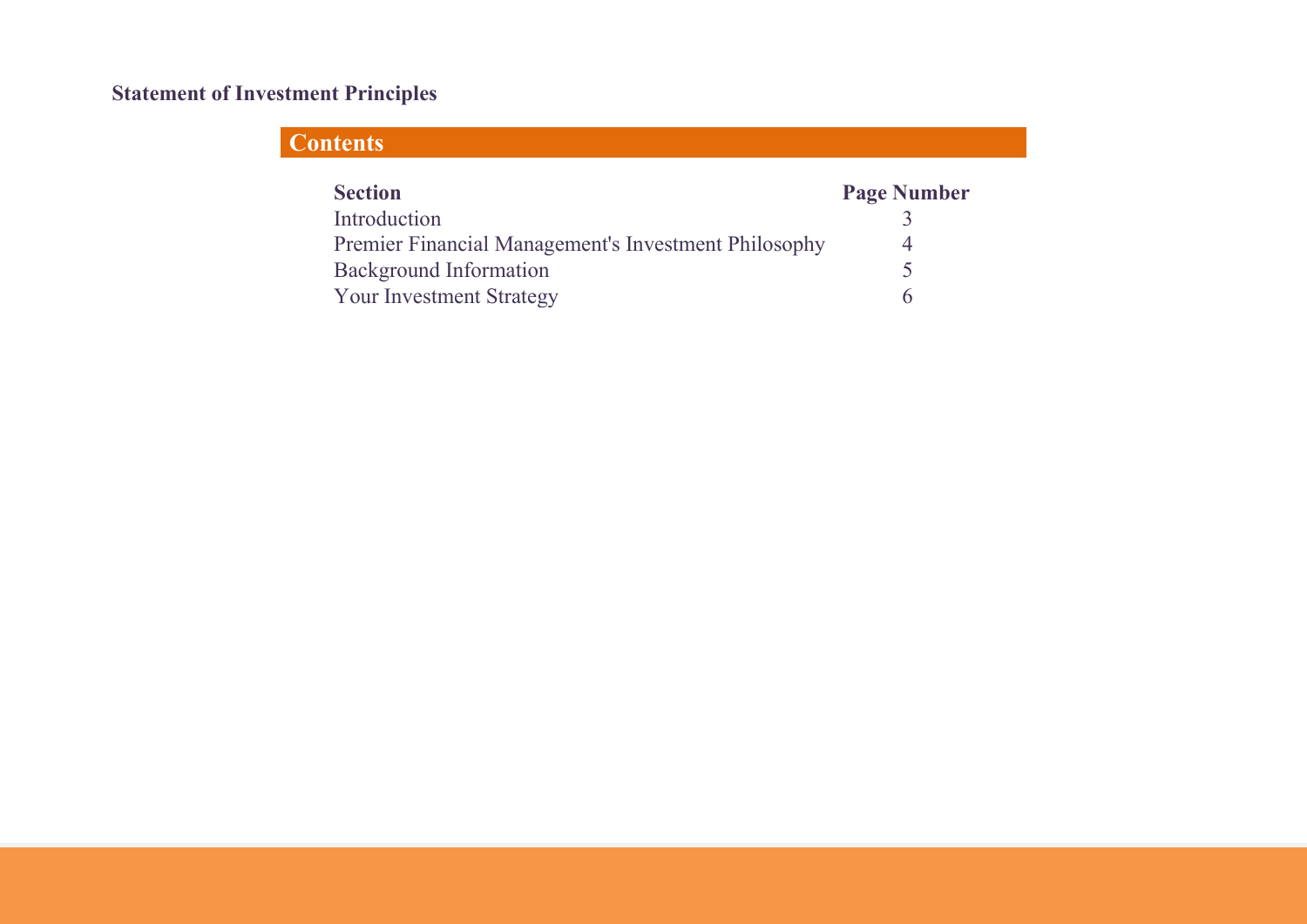# Introduction

# Purpose of a Statement of Investment Policy

A Statement of Investment Policy (SIP) is a written record of the investment strategy that the trustees have agreed is appropriate for the scheme's financial circumstances, objectives and risk profile.

As the scheme's investment advisers, Premier Financial Management's investment advice will be based on the information contained in this document.

You should let us know if any part of this document is incorrect, or if there are issues that require further explanation. Unless you tell us otherwise, we will assume that the SIP is complete and accurate.

It is also important that you contact us if, at any time in the future, the financial circumstances, needs, objectives or attitude to risk of the scheme change significantly, as this may affect the ongoing suitability of the investments.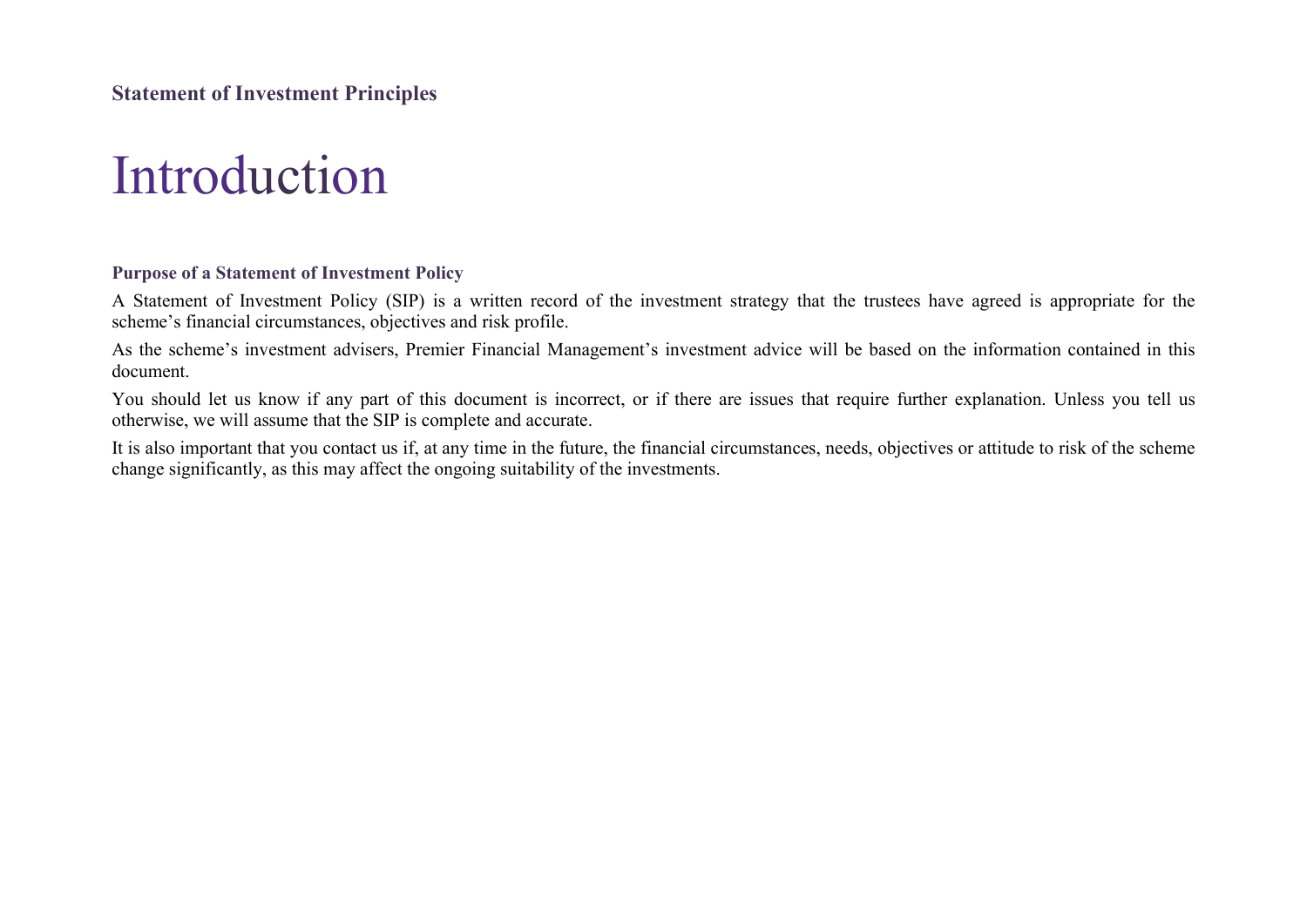# Our Investment Philosophy

# Guiding Principle

By managing investment risk and embracing an ethical investment philosophy we aim to enhance the opportunity of achieving sustainable longterm investment growth. (By 'long-term', we mean a minimum investment period of five years.)

# Investment Policy

We first look to preserve the value of the pension scheme assets by managing and minimising the factors that can erode it. We then seek to enhance value through a robust investment policy using sustainable and positive impact investments.

The effects of long-term compounded growth and steady, consistent returns are the best way of growing an investment portfolio.

Strategic asset allocation is the key driver of investment performance.

Diversification of asset classes within a portfolio reduces risk and increases riskadjusted returns.

By using a wide range of investment funds with different investment strategies we aim to reduce the volatility of the portfolio.

# Portfolio Construction

Our portfolios are invested in four primary asset classes; Fixed Interest, Equities, Alternatives and Property, and a number of subgroups that provide additional sector and geographical diversification.

In certain market conditions we also use specialist funds which employ a variety of techniques to preserve the value of investments even in falling markets.

A further layer of diversification is added by investing in collective (pooled) investment funds.

Although actively managed funds make up the core holding in all our portfolios, we may also recommend some index tracking funds, where these are appropriate and meet the scheme's investment criteria.

# Fund Research

Our research involves a combination of factors including software driven analysis and third party fund research from sources such as Morningstar, Citywire, FE Analytics, Standard & Poor's and Money Management.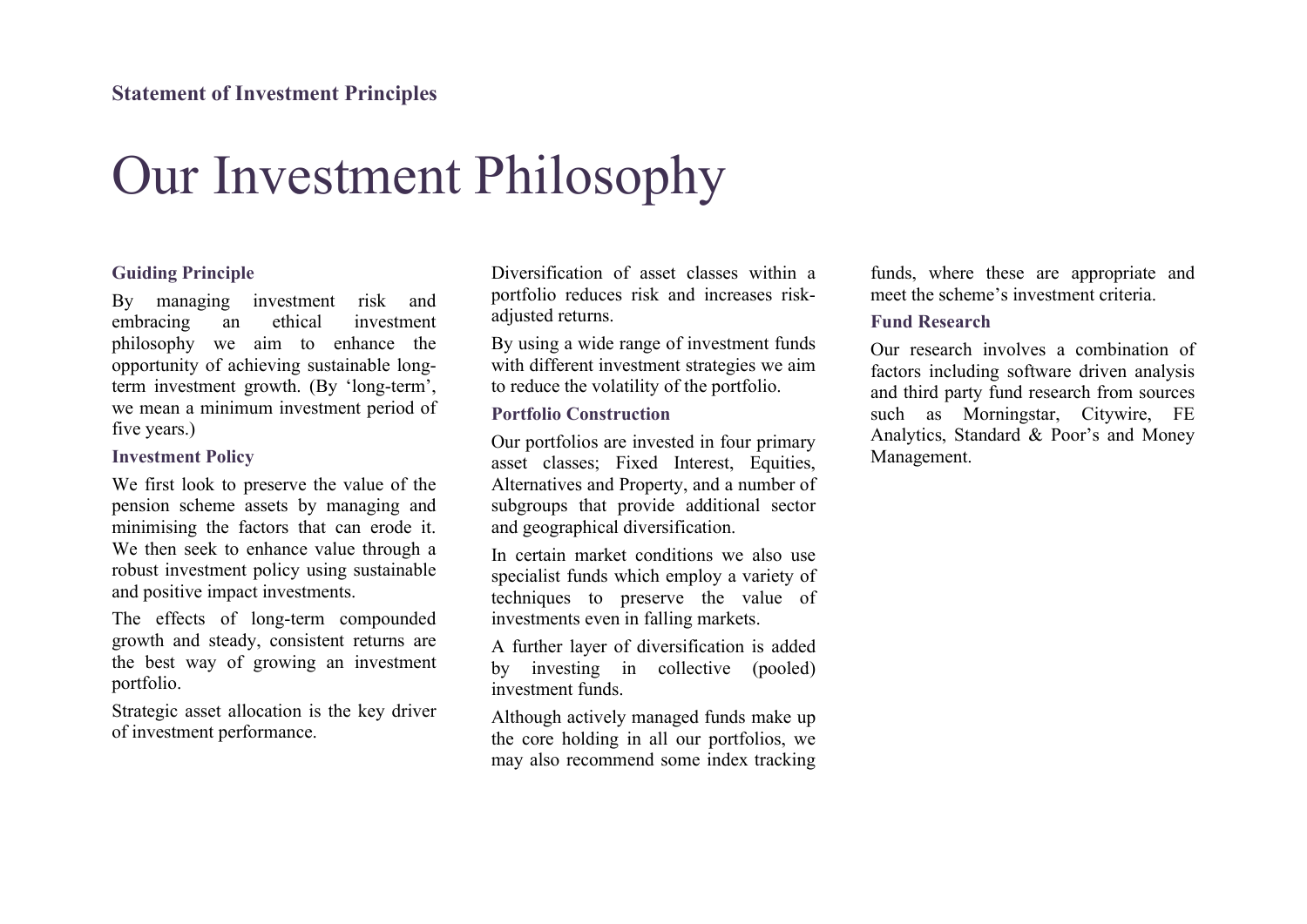In assessing funds for their suitability, we use a combination of the following criteria:

- Environmental, social or governance (ESG) factors
- The consistency of investment performance across a number of timeframes
- Alpha, which is a measure of the fund's over or under performance by comparison to its benchmark
- The volatility of the fund, measuring how much the fund's total returns have fluctuated which indicates the level of risk
- Sharpe Ratio, a risk adjusted performance measurement
- Qualitative evaluation including Fund Manager tenure, fund size, investment process, external ratings and likelihood of future outperformance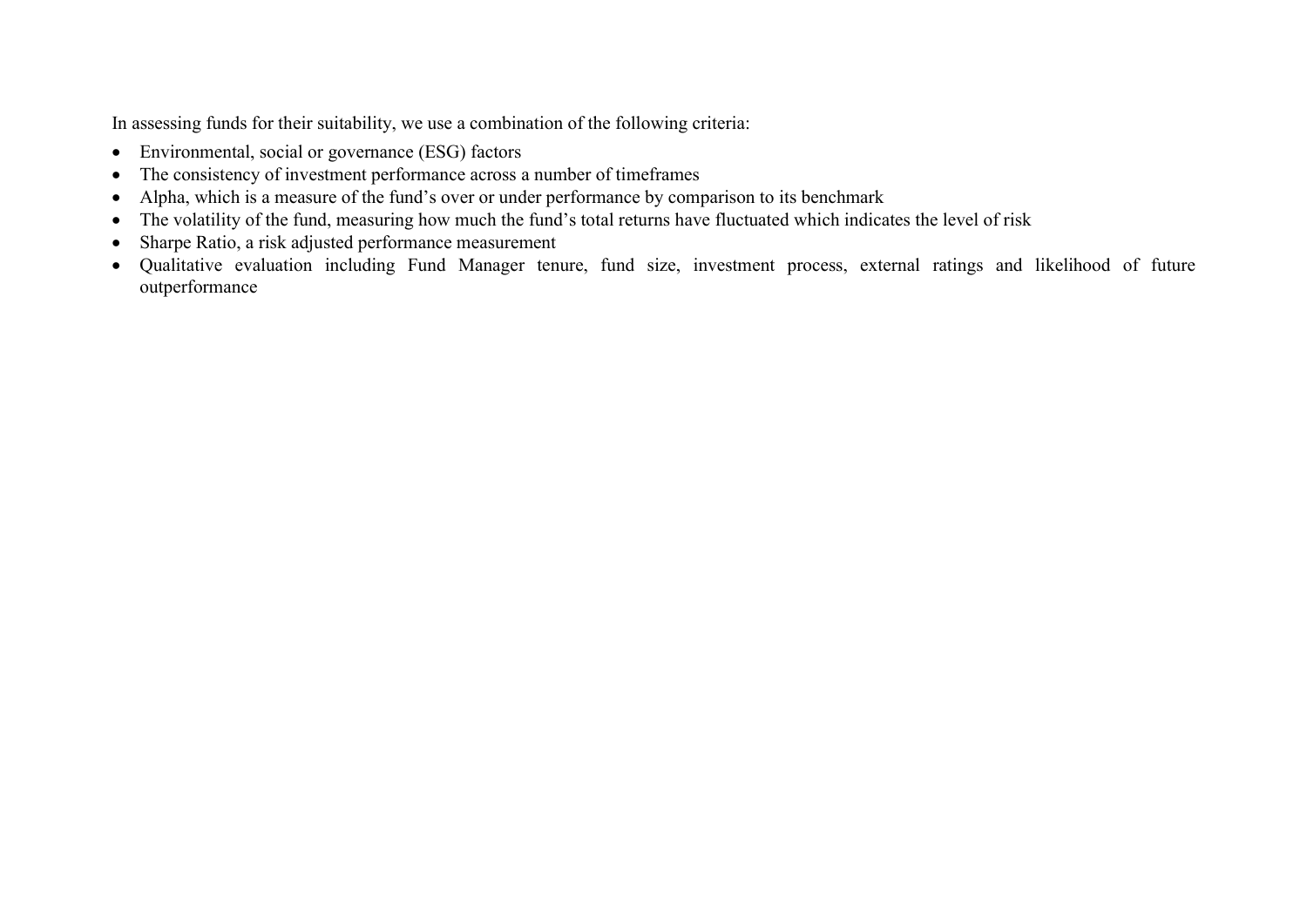# Background Information

#### Name

The Doctors Laboratory Retirement Benefits Scheme

# Scheme Details Primary Investment Objective

To meet the member benefits over the long term, from a combination of contributions and investment return, by investing in Equities, Property or Absolute Return funds to back the benefits of members yet to retire and Government Securities and/or Corporate Bonds via collective investments to back pensioners. The investment philosophy should be aligned to Sonic Healthcare's values.

# Term of Investment

The scheme will require investment advice for as long as there remain liabilities in the form of member's benefits, either in payment or deferred.

# Cash and Liquidity Management

As an asset class, cash does not produce any real long-term return and is therefore excluded from all our investment portfolios except for liquidity purposes.

We will consider holding cash to meet cash liabilities, such as tax-free cash amounts for upcoming retirements, but not as an investment tool given the current level of interest rates.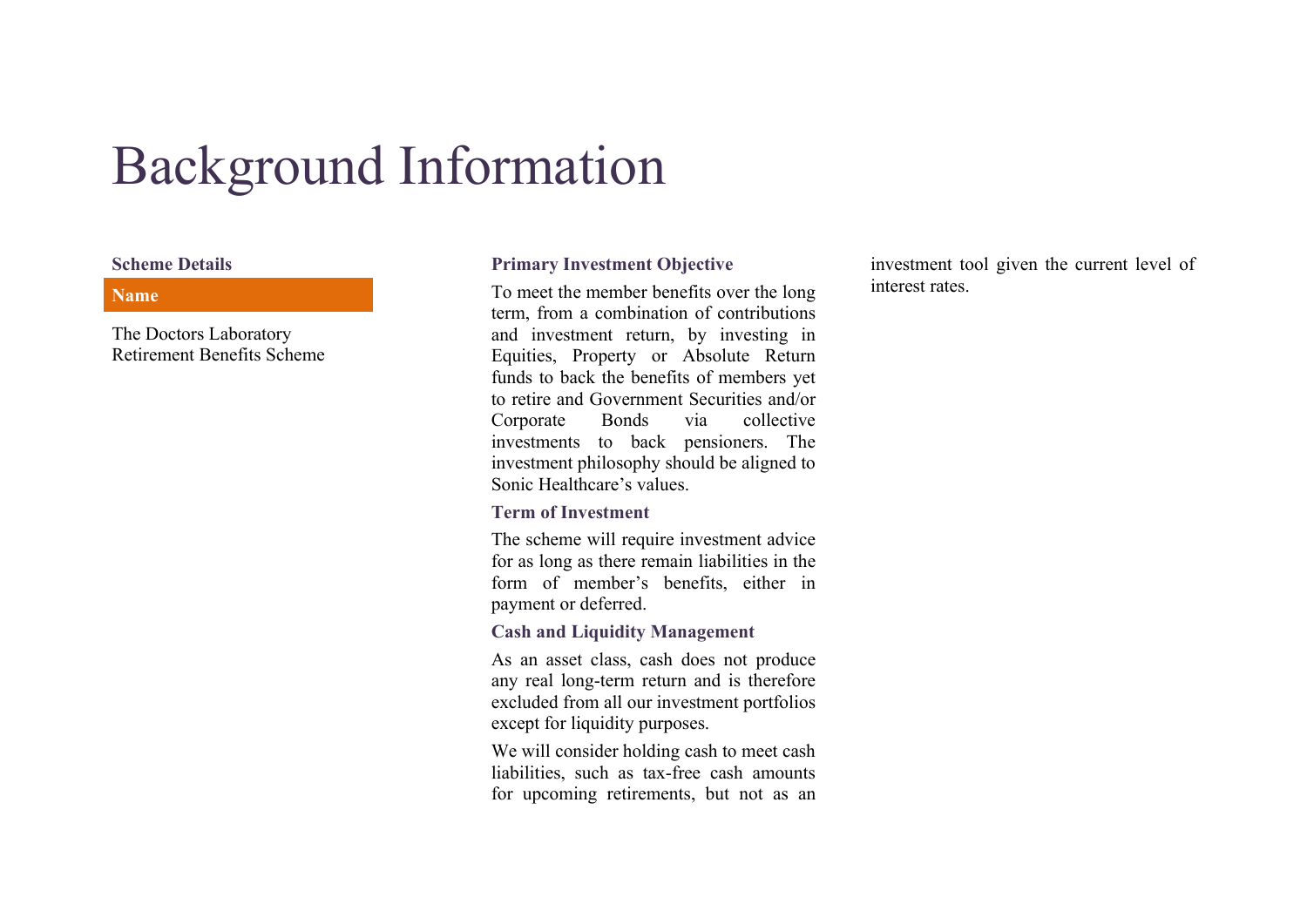# Statement of Investment Principles

# **Trustees**

The current trustees of the scheme are:

- Mr David Neep
- Ms Nicola Craig
- Tom Amies
- Mrs Nita Kargathra
- Charles Tilsed

Investment decisions are made collectively by the whole Trustee Board, with the option to delegate to an investment subcommittee.

You consider that the selection of asset classes has the greatest effect in meeting other investment objectives and this is agreed with Sonic Healthcare on a tri annual basis, in line with the required return to match the liabilities over the longer term.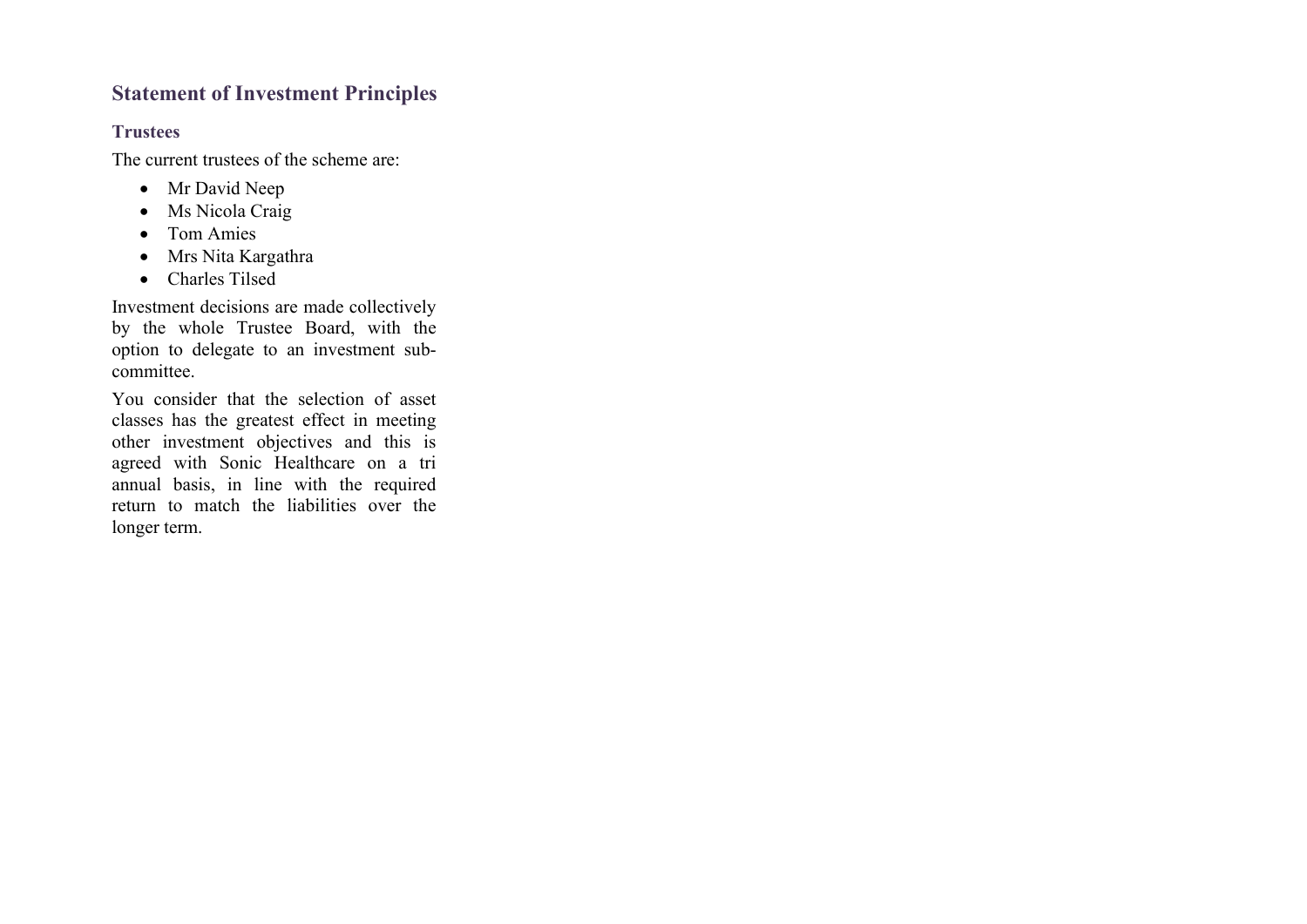# Statement of Investment Principles

# Ethical Investment Policy

The investment environment for pension schemes is changing and more focus is being placed on investing in companies that have a positive impact, or at least no negative impact, with regard to environmental, social or governance (ESG) factors. These include:

### Environmental

- Climate change and energy usage
- Resource scarcity
- Supply chain management
- Waste and recycling
- Impact on biodiversity

# Social

- Employee treatment and relation
- $\bullet$  Gig economy
- Health and safety
- NDAs
- Social and community impact
- Product responsibility
- Workforce diversity

# Governance

- Board structure
- Diversity
- Executive remuneration
- Culture
- Bribery and corruption
- Vision and strategy

Whilst the Trustees acknowledge the need to embrace this change and support companies that are helping to meet the world's environmental and social challenges, they also recognised the importance of meeting the financial goals of the TDL RBS.

All portfolio funds in which the TDL RBS are currently invested have a stated ESG policy that takes in to account the various factors when selecting appropriate companies and will continue to do so moving forwards.

The Trustees support ESG complaint funds/companies with the preference to invest in collective investments with a stated ESG policy that supports responsible investing.

All decisions made by the Trustees will take in to account the ESG policy of the parent company; Sonic Healthcare and will be made in line with the Sponsor's principles.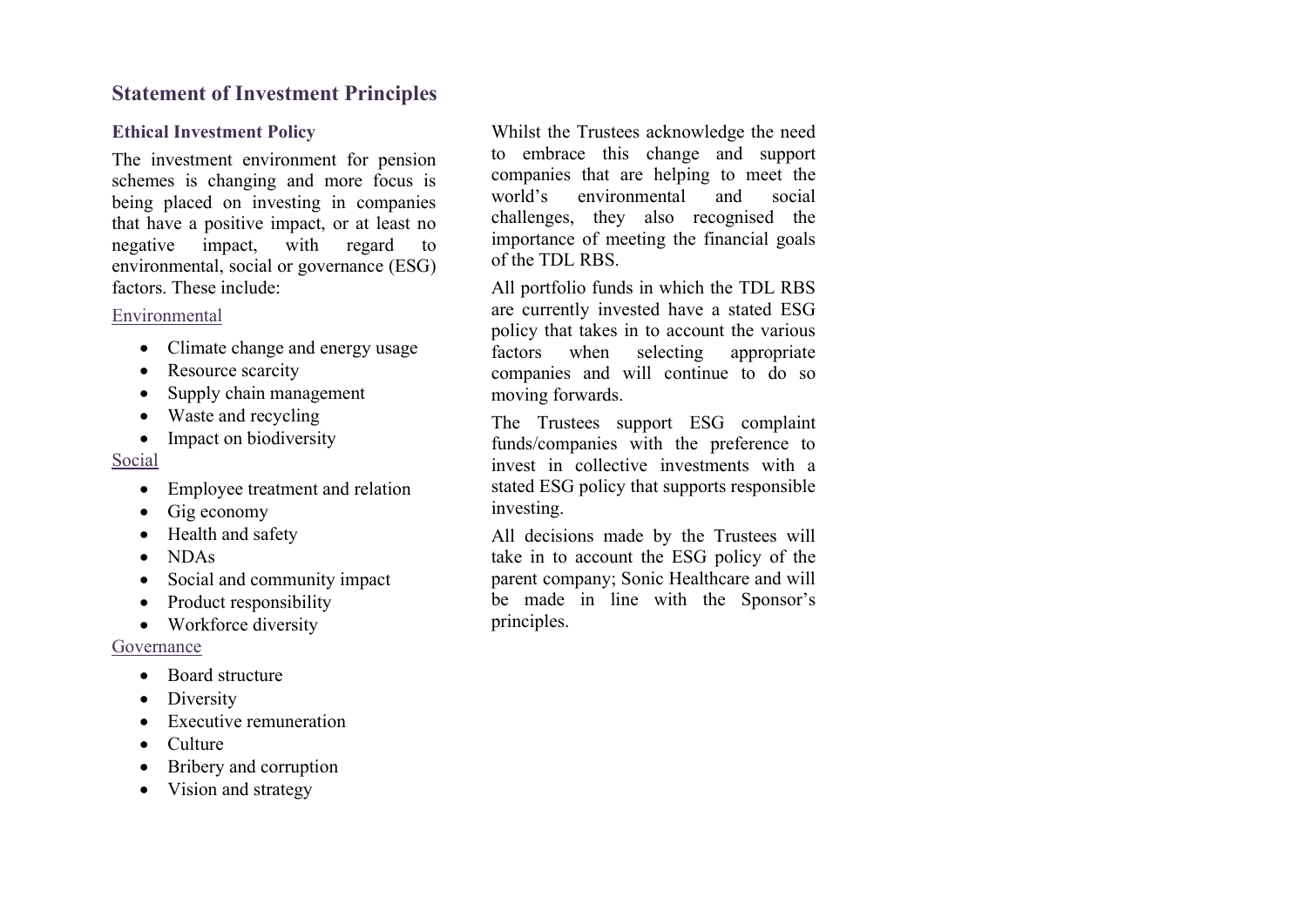# Investment Strategy

# Investment Risk Measurement and Risk Management Processes

There are many risks surrounding investments and you will keep appraised of them, taking advice from Premier Financial Management, supplemented by information from reports by fund managers. In particular, we will assess:-

- Investment matching risk the risk that on a change in financial conditions asset values and liabilities move substantially relative to one another in a way that worsens scheme funding
- Investment return risk the risk that market returns under-perform the nominal rates required to meet the funding objective
- Inflation risk the risk that the return on markets after allowing for inflation is less than expected
- Investment duration risk –the risk that the bonds we hold have a shorter term than the length of the liabilities
- Manager performance risk  $-$  the risk that our chosen managers do not meet our expectations of them
- Diversification Risk we will monitor, no less frequently than annually, that our chosen investment managers maintain a proper diversification of assets, invest predominately on regulated markets and if they use derivatives on our behalf only do so for the purpose of risk management

# Benchmarking

The returns expected over the long term follow from the funding objective adopted at the last actuarial valuation and are, after investment expenses, as follows:-

- Bonds returns in line with the 15-year gilt total return index
- Equities and Property returns in line with the 15-year gilt total return index plus 1%

Funds that invest in combinations of asset classes are expected to produce returns in

line with these, weighted in the relevant proportions.

# Target Return

The most recent actuarial review of the scheme performed by the Scheme Actuary estimated that a net return of 5.4% is required to match the current and expected future liabilities and this is the current benchmark.

# Investment Mandate

Premier Financial Management provides an advisory service to the trustees.

An advisory mandate service will allow the trustees to have control the investment strategy. Using the asset allocation agreed with Sonic Healthcare, we will select the investment products, strategies, styles and services that best reflect the scheme's financial goals.

These recommendations will then be communicated to the trustees and will only be executed following your agreement to do so.